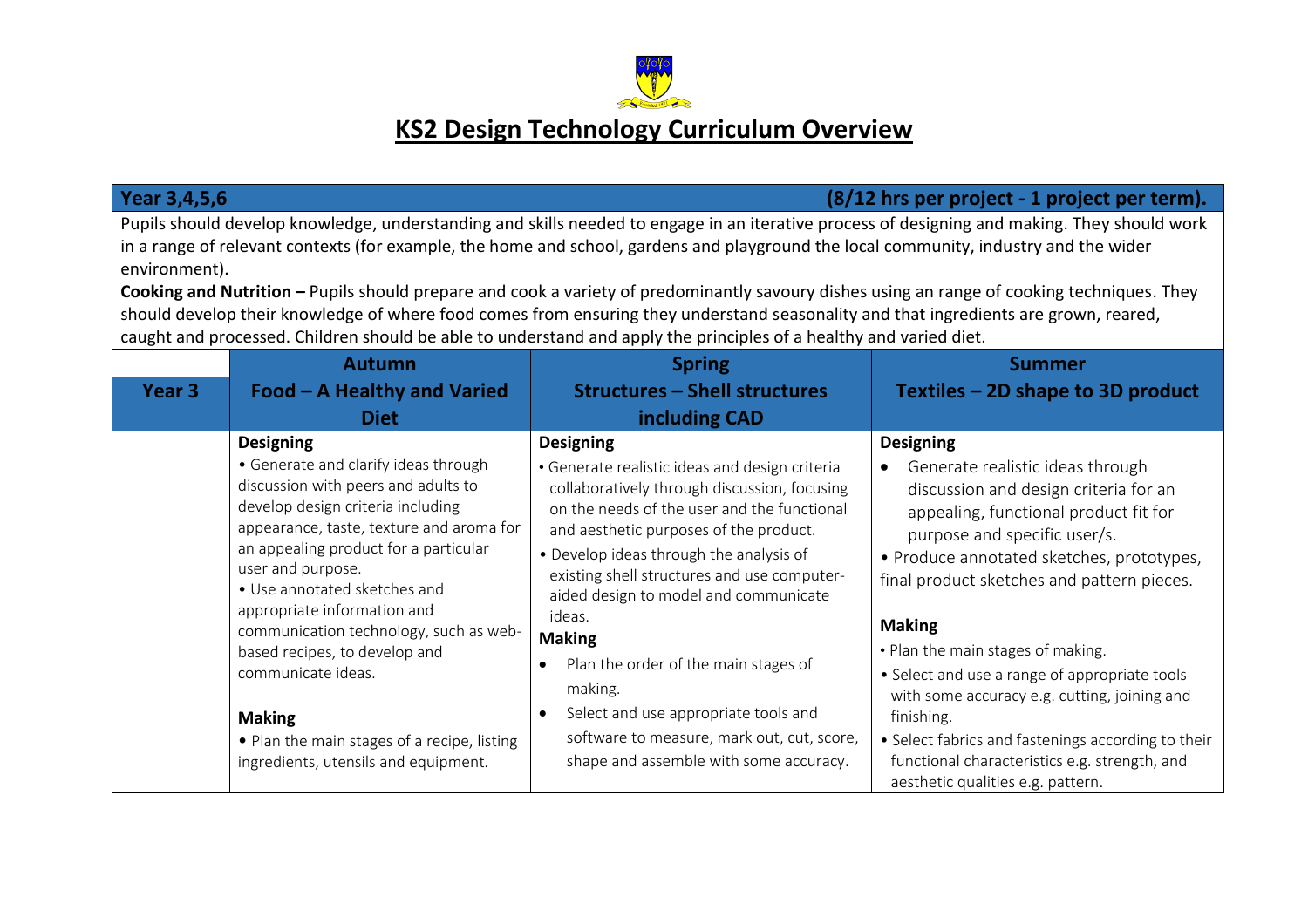

|                                       | • Select and use appropriate utensils and<br>equipment to prepare and combine<br>ingredients.<br>• Select from a range of ingredients to<br>make appropriate food products,<br>thinking about sensory characteristics.<br><b>Evaluating</b><br>• Plan the main stages of a recipe, listing<br>ingredients, utensils and equipment.<br>• Select and use appropriate utensils and<br>equipment to prepare and combine<br>ingredients.<br>• Select from a range of ingredients to<br>make appropriate food products,<br>thinking about sensory characteristics.<br><b>Technical Knowledge</b><br>• Plan the main stages of a recipe, listing<br>ingredients, utensils and equipment.<br>• Select and use appropriate utensils and<br>equipment to prepare and combine<br>ingredients.<br>• Select from a range of ingredients to<br>make appropriate food products,<br>thinking about sensory characteristics. | Explain their choice of materials according<br>$\bullet$<br>to functional properties and aesthetic<br>qualities.<br>Use computer-generated finishing<br>$\bullet$<br>techniques suitable for the product they<br>are creating.<br><b>Evaluating</b><br>• Investigate and evaluate a range of shell<br>structures including the materials,<br>components and techniques that have<br>been used.<br>• Test and evaluate their own products against<br>design criteria and the intended user and<br>purpose.<br><b>Technical Knowledge</b><br>• Develop and use knowledge of nets of cubes<br>and cuboids and, where appropriate, more<br>complex 3D shapes.<br>• Develop and use knowledge of how to<br>construct strong, stiff shell structures.<br>• Know and use technical vocabulary relevant<br>to the project. | <b>Evaluating</b><br>• Investigate a range of 3-D textile products<br>relevant to the project.<br>• Test their product against the original design<br>criteria and with the intended user.<br>. Take into account others' views.<br>• Understand how a key event/individual has<br>influenced the development of the chosen<br>product and/or fabric.<br><b>Technical Knowledge</b><br>• Know how to strengthen, stiffen and reinforce<br>existing fabrics.<br>• Understand how to securely join two pieces of<br>fabric together.<br>• Understand the need for patterns and seam<br>allowances.<br>• Know and use technical vocabulary relevant to<br>the project. |
|---------------------------------------|-------------------------------------------------------------------------------------------------------------------------------------------------------------------------------------------------------------------------------------------------------------------------------------------------------------------------------------------------------------------------------------------------------------------------------------------------------------------------------------------------------------------------------------------------------------------------------------------------------------------------------------------------------------------------------------------------------------------------------------------------------------------------------------------------------------------------------------------------------------------------------------------------------------|--------------------------------------------------------------------------------------------------------------------------------------------------------------------------------------------------------------------------------------------------------------------------------------------------------------------------------------------------------------------------------------------------------------------------------------------------------------------------------------------------------------------------------------------------------------------------------------------------------------------------------------------------------------------------------------------------------------------------------------------------------------------------------------------------------------------|---------------------------------------------------------------------------------------------------------------------------------------------------------------------------------------------------------------------------------------------------------------------------------------------------------------------------------------------------------------------------------------------------------------------------------------------------------------------------------------------------------------------------------------------------------------------------------------------------------------------------------------------------------------------|
| <b>Suggested</b><br><b>Vocabulary</b> | name of products<br>$\bullet$<br>names of equipment<br>utensils<br>techniques and ingredients<br>Texture<br>Taste<br>Sweet                                                                                                                                                                                                                                                                                                                                                                                                                                                                                                                                                                                                                                                                                                                                                                                  | shell structure<br>$\bullet$<br>three-dimensional (3-D) shape<br>$\bullet$<br>net<br>$\bullet$<br>cube<br>cuboid<br>prism<br>vertex<br>edge<br>$\bullet$                                                                                                                                                                                                                                                                                                                                                                                                                                                                                                                                                                                                                                                           | Fabric<br>$\bullet$<br>names of fabrics<br>fastening<br>Compartment<br><b>Button</b><br>Structure                                                                                                                                                                                                                                                                                                                                                                                                                                                                                                                                                                   |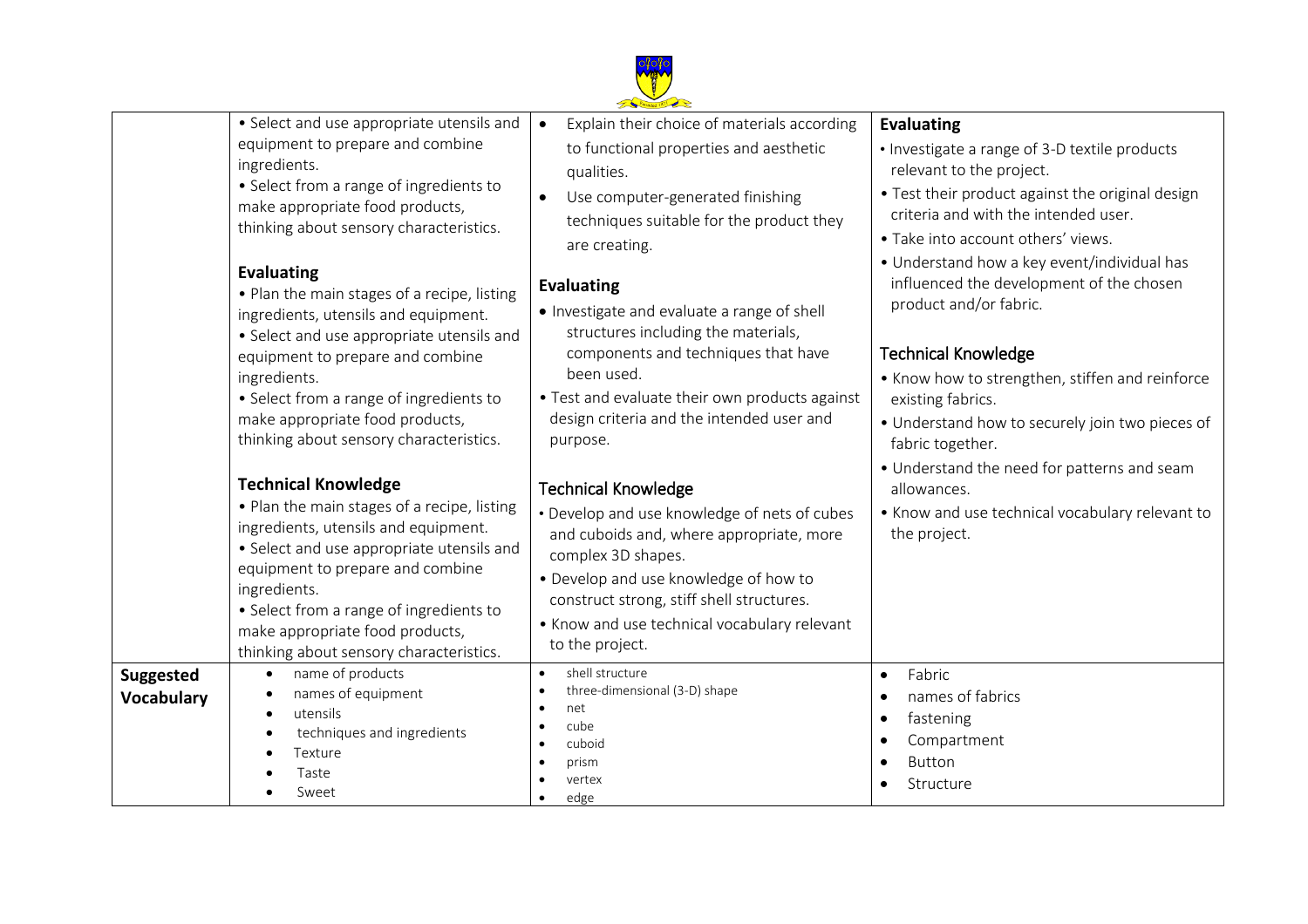

- Sour
- Hot  $\bullet$  Spicy
- **•** Appearance
- Smell
- Preference
- **•** Greasy
- Moist
- $\bullet$  Cook
- Fresh
- **•** savoury
- hygienic,
- edible,
- grown,
- reared,
- caught,
- frozen,
- tinned
- processed
- seasonal,
- **•** harvested
- healthy/varied diet
- planning
- design criteria,
- purpose
- user
- annotated sketch
- 
- 
- 
- 
- 
- 
- 
- 
- 
- 
- 
- 
- 
- 
- 
- 
- 
- 
- 
- 
- 
- 
- 
- 
- 
- 
- 
- 
- 
- Source of the special of the special of the special of the special of the special of the special of the special of the special of the special of the special of the special of the special of the special of the special of
	-
	-
	-
	-
	-
	-
	-
	-
	-
	-
	-
	-
	-
	-
	-
	-
	-
	-
	-
	-
	-
	-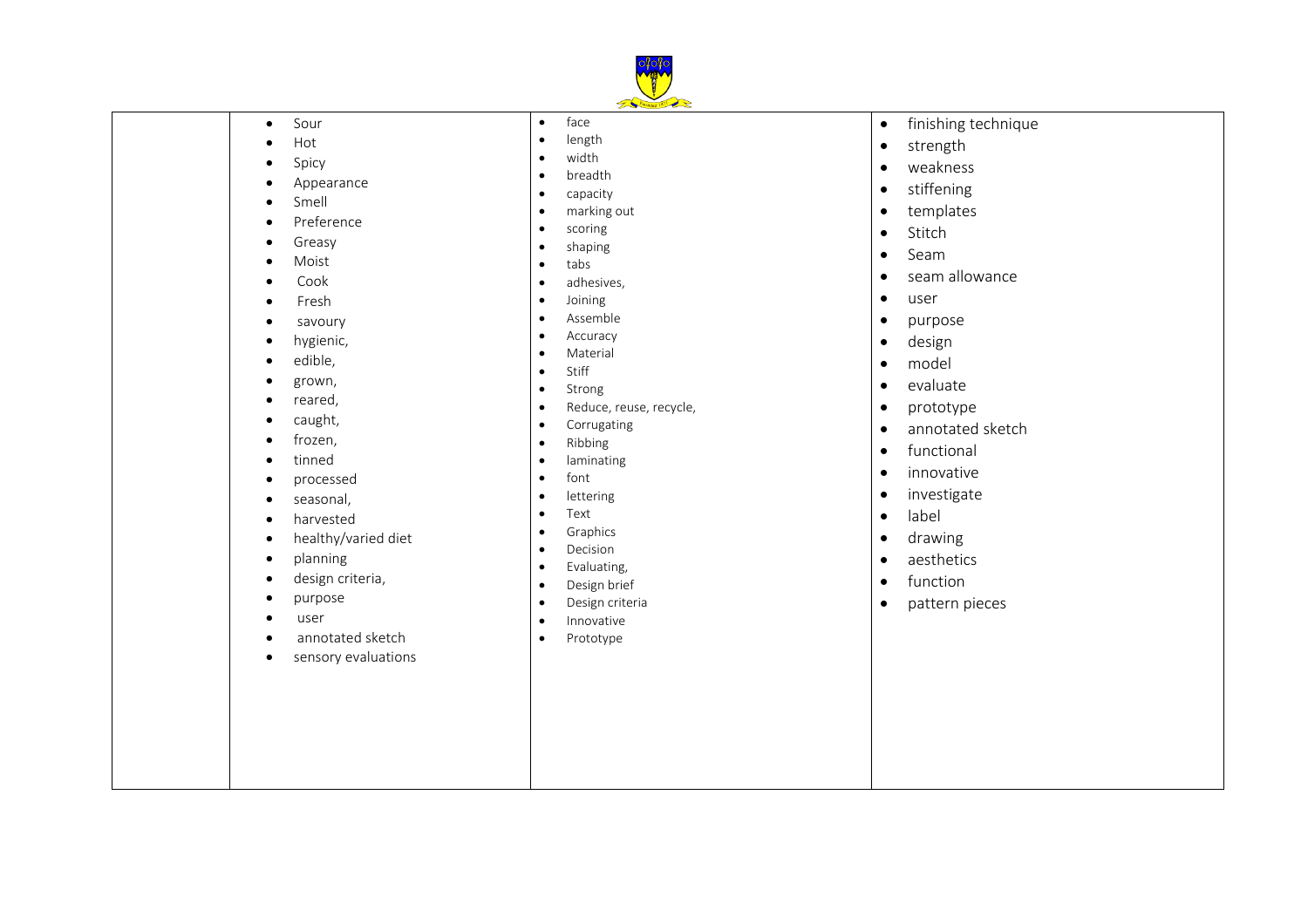

| Year 4 | <b>Electrical Systems - Simple</b>                                                                                                                                                                                                                                                                                                                                                                                                                                                                                                                                                                                                                                                                                                                                                                                                                                                                                            | <b>Mechanical Systems - Levers and</b>                                                                                                                                                                                                                                                                                                                                                                                                                                                                                                                                                                                                                                                                                                                                                                                                                                                                     | <b>Cooking and Nutrition - Preparing</b>                                                                                                                                                                                                                                                                                                                                                                                                                                                                                                                                                                                                                                                                                                                                                                                                                                                                                                                                                                                                                                                              |
|--------|-------------------------------------------------------------------------------------------------------------------------------------------------------------------------------------------------------------------------------------------------------------------------------------------------------------------------------------------------------------------------------------------------------------------------------------------------------------------------------------------------------------------------------------------------------------------------------------------------------------------------------------------------------------------------------------------------------------------------------------------------------------------------------------------------------------------------------------------------------------------------------------------------------------------------------|------------------------------------------------------------------------------------------------------------------------------------------------------------------------------------------------------------------------------------------------------------------------------------------------------------------------------------------------------------------------------------------------------------------------------------------------------------------------------------------------------------------------------------------------------------------------------------------------------------------------------------------------------------------------------------------------------------------------------------------------------------------------------------------------------------------------------------------------------------------------------------------------------------|-------------------------------------------------------------------------------------------------------------------------------------------------------------------------------------------------------------------------------------------------------------------------------------------------------------------------------------------------------------------------------------------------------------------------------------------------------------------------------------------------------------------------------------------------------------------------------------------------------------------------------------------------------------------------------------------------------------------------------------------------------------------------------------------------------------------------------------------------------------------------------------------------------------------------------------------------------------------------------------------------------------------------------------------------------------------------------------------------------|
|        | circuits and switches                                                                                                                                                                                                                                                                                                                                                                                                                                                                                                                                                                                                                                                                                                                                                                                                                                                                                                         | <b>Linkages</b>                                                                                                                                                                                                                                                                                                                                                                                                                                                                                                                                                                                                                                                                                                                                                                                                                                                                                            | fruit and vegetables                                                                                                                                                                                                                                                                                                                                                                                                                                                                                                                                                                                                                                                                                                                                                                                                                                                                                                                                                                                                                                                                                  |
|        | <b>Designing</b><br>Gather information about users'<br>needs and wants, and develop<br>design criteria to inform the design<br>of products that are fit for purpose.<br>Generate, develop, model and<br>$\bullet$<br>communicate realistic ideas through<br>discussion and, as appropriate,<br>annotated sketches, cross-sectional<br>and exploded diagrams.<br><b>Making</b><br>• Order the main stages of making.<br>• Select from and use tools and<br>equipment to cut, shape, join and finish<br>with some accuracy.<br>• Connect simple electrical components<br>and a battery in a series circuit to<br>achieve a functional outcome.<br>• Program a standalone control box,<br>microcontroller or interface box to<br>enhance the way the product works.<br><b>Evaluating</b><br>• Investigate and analyse a range of<br>existing battery-powered products,<br>including pre-programmed and<br>programmable products. | <b>Designing</b><br>• Generate realistic ideas and their own design<br>criteria through discussion, focusing on the<br>needs of the user.<br>• Use annotated sketches and prototypes to<br>develop, model and communicate ideas.<br><b>Making</b><br>• Order the main stages of making.<br>• Select from and use appropriate tools with<br>some accuracy to cut, shape and join paper<br>and card.<br>• Select from and use finishing techniques<br>suitable for the product they are creating.<br><b>Evaluating</b><br>• Investigate and analyse books and, where<br>available, other products with lever and<br>linkage mechanisms.<br>• Evaluate their own products and ideas<br>against criteria and user needs, as they<br>design and make.<br><b>Technical Knowledge and Understanding</b><br>• Understand and use lever and linkage<br>mechanisms.<br>· Distinguish between fixed and loose pivots. | <b>Designing</b><br>• Generate and clarify ideas through discussion<br>with peers and adults to develop design criteria<br>including appearance, taste, texture and aroma<br>for an appealing product for a particular user<br>and purpose.<br>• Use annotated sketches and appropriate<br>information and communication technology,<br>such as web-based recipes, to develop and<br>communicate ideas.<br><b>Making</b><br>• Plan the main stages of a recipe, listing<br>ingredients, utensils and equipment.<br>Select and use appropriate utensils and<br>equipment to prepare and combine ingredients.<br>• Select from a range of ingredients to make<br>appropriate food products, thinking about<br>sensory characteristics.<br><b>Evaluating</b><br>• Plan the main stages of a recipe, listing<br>ingredients, utensils and equipment.<br>• Select and use appropriate utensils and<br>equipment to prepare and combine ingredients.<br>• Select from a range of ingredients to make<br>appropriate food products, thinking about<br>sensory characteristics.<br><b>Technical Knowledge</b> |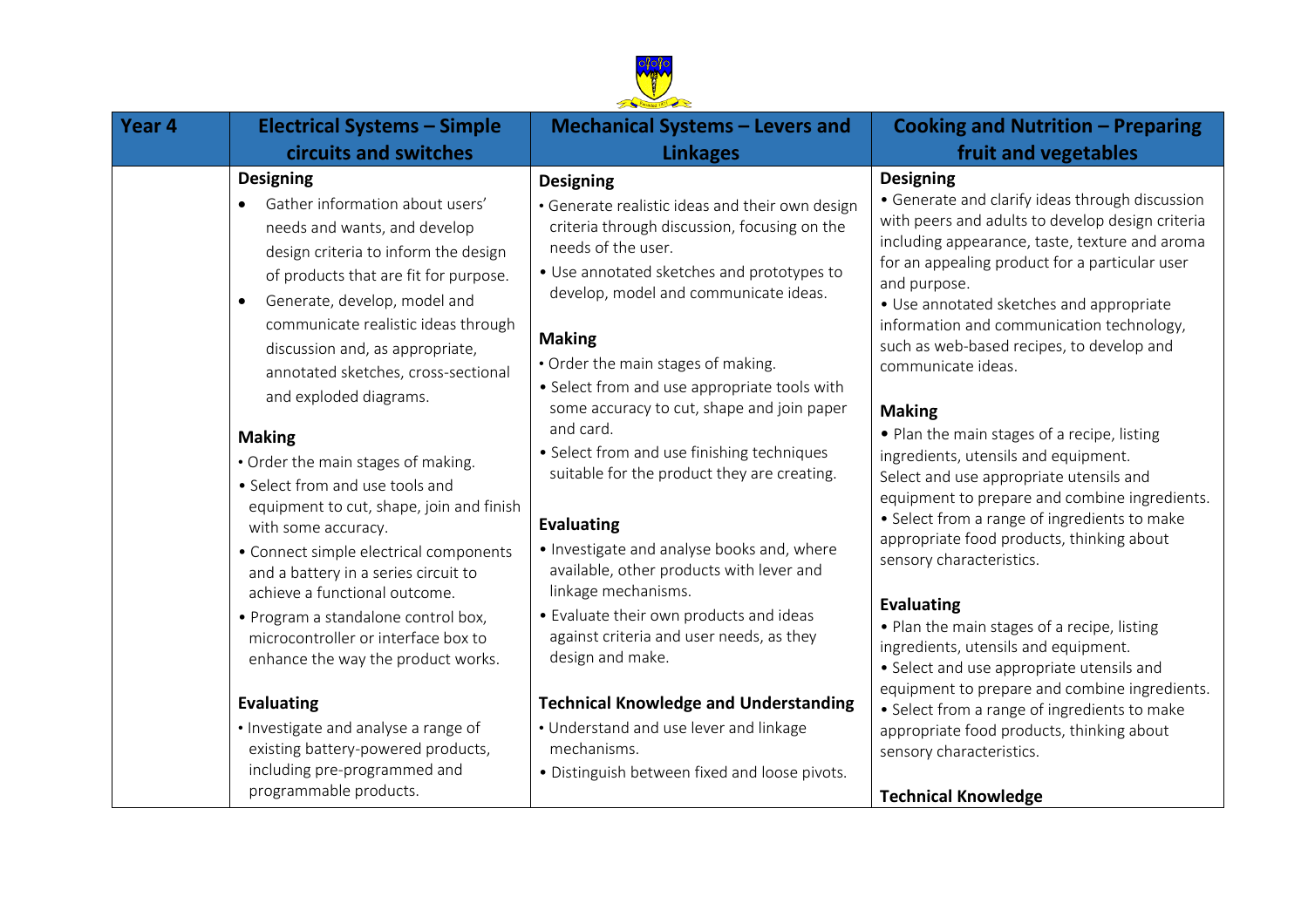

|                                       | • Evaluate their ideas and products<br>against their own design criteria and<br>identify the strengths and areas for<br>improvement in their work.<br><b>Technical Knowledge and</b><br>Understanding<br>• Understand and use computing to<br>program and control products<br>containing electrical systems, such as<br>series circuits incorporating switches,<br>bulbs and buzzers.<br>• Know and use technical vocabulary<br>relevant to the project. | • Know and use technical vocabulary relevant<br>to the project.                                                                                                                  | • Plan the main stages of a recipe, listing<br>ingredients, utensils and equipment.<br>• Select and use appropriate utensils and<br>equipment to prepare and combine ingredients.<br>• Select from a range of ingredients to make<br>appropriate food products, thinking about<br>sensory characteristics. |
|---------------------------------------|----------------------------------------------------------------------------------------------------------------------------------------------------------------------------------------------------------------------------------------------------------------------------------------------------------------------------------------------------------------------------------------------------------------------------------------------------------|----------------------------------------------------------------------------------------------------------------------------------------------------------------------------------|------------------------------------------------------------------------------------------------------------------------------------------------------------------------------------------------------------------------------------------------------------------------------------------------------------|
| <b>Suggested</b><br><b>Vocabulary</b> | • series<br>$\bullet$ circuit<br>$\bullet$ fault<br>• connection,<br>• toggle switch<br>· push-to-make switch<br>· push-to-break switch<br>battery<br>$\bullet$<br>battery holder<br>· light emitting diode (LED)<br>$\bullet$ bulb<br>· bulb holder<br>• USB cable<br>• Wire<br>· insulator,<br>• conductor<br>• crocodile clip<br>• Control<br>• Program<br>• System                                                                                   | mechanism<br>lever<br>linkage<br>pivot<br>slot<br>bridge<br>guide<br>system<br>input<br>process<br>output<br>linear<br>rotary<br>oscillating<br>reciprocating<br>user<br>purpose | name of products<br>names of equipment<br>utensils<br>techniques and ingredients<br>Texture<br>Taste<br>Sweet<br>Sour<br>Hot<br>Spicy<br>Appearance<br>Smell<br>Preference<br>Greasy<br>Moist<br>Cook<br>Fresh<br>savoury<br>hygienic,                                                                     |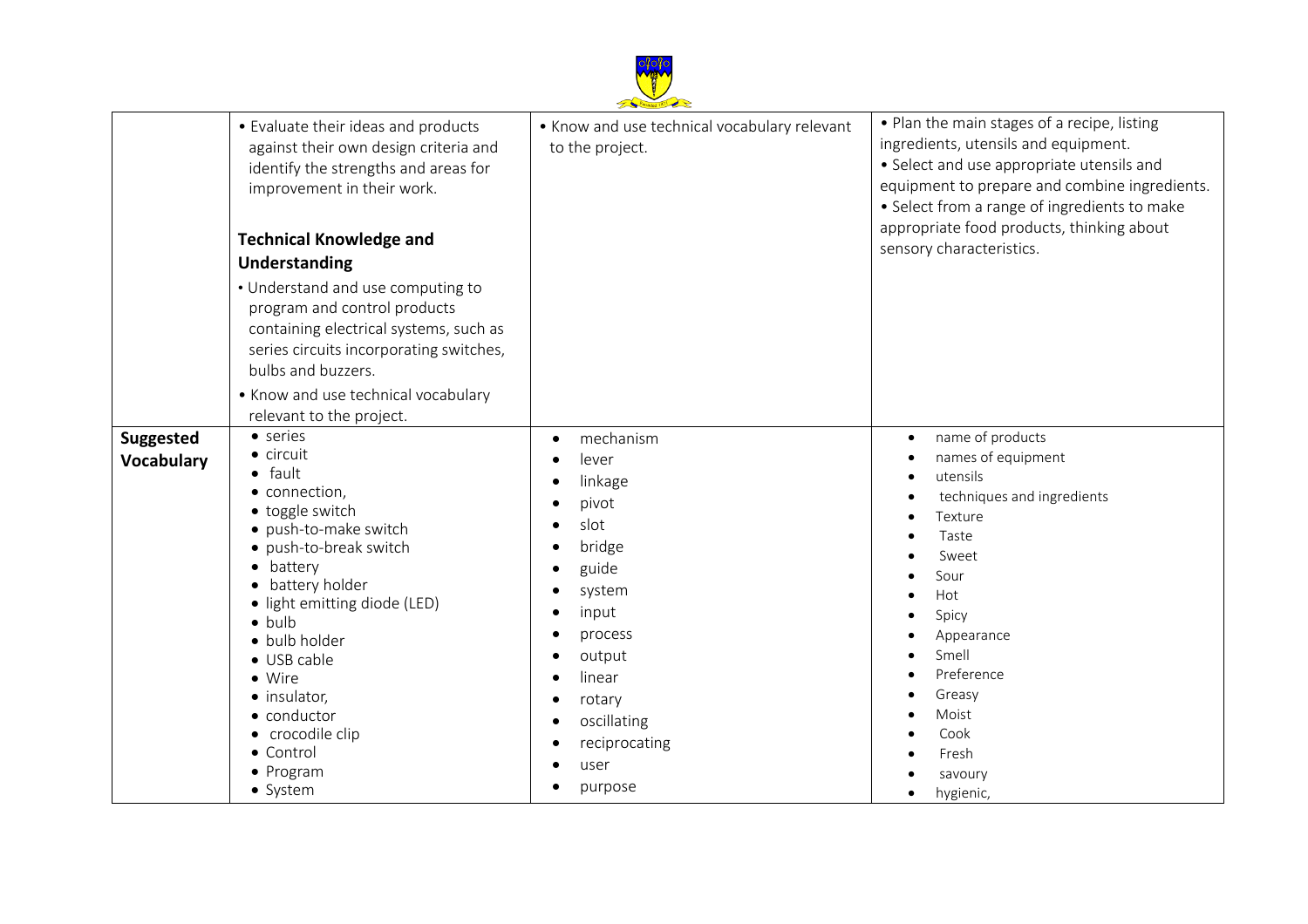|                   | • input device<br>• output device<br>• process<br>$\bullet$ User<br>• Purpose<br>• Function<br>• Prototype<br>· design criteria<br>innovative<br>Appealing<br>· design brief                                                                                                                                                                                                                                                                                | function<br>prototype<br>$\bullet$<br>design criteria<br>innovative<br>appealing<br>design brief                                                                                                                                                                                                                                                                                                                                                                                   | edible,<br>$\bullet$<br>grown,<br>reared,<br>caught,<br>frozen,<br>tinned<br>processed<br>seasonal,<br>harvested<br>healthy/varied diet<br>planning<br>design criteria,<br>purpose<br>user<br>annotated sketch<br>sensory evaluations                                                                                                                                                                                                                     |
|-------------------|-------------------------------------------------------------------------------------------------------------------------------------------------------------------------------------------------------------------------------------------------------------------------------------------------------------------------------------------------------------------------------------------------------------------------------------------------------------|------------------------------------------------------------------------------------------------------------------------------------------------------------------------------------------------------------------------------------------------------------------------------------------------------------------------------------------------------------------------------------------------------------------------------------------------------------------------------------|-----------------------------------------------------------------------------------------------------------------------------------------------------------------------------------------------------------------------------------------------------------------------------------------------------------------------------------------------------------------------------------------------------------------------------------------------------------|
| Year <sub>5</sub> | <b>Structures - Frame Structures</b>                                                                                                                                                                                                                                                                                                                                                                                                                        | <b>Electrical Systems - More</b><br><b>Complex Circuits and Switches</b>                                                                                                                                                                                                                                                                                                                                                                                                           | <b>Food - Celebrating Culture and</b><br><b>Seasonality</b>                                                                                                                                                                                                                                                                                                                                                                                               |
|                   | <b>Designing</b><br>• Carry out research into user needs and<br>existing products, using surveys,<br>interviews, questionnaires and web-<br>based resources.<br>· Develop a simple design specification<br>to guide the development of their ideas<br>and products, taking account of<br>constraints including time, resources<br>and cost.<br>• Generate, develop and model<br>innovative ideas, through discussion,<br>prototypes and annotated sketches. | <b>Designing</b><br>• Use research to develop a design<br>specification for a functional product that<br>responds automatically to changes in the<br>environment. Take account of constraints<br>including time, resources and cost.<br>• Generate and develop innovative ideas and<br>share and clarify these through discussion.<br>• Communicate ideas through annotated<br>sketches, pictorial representations of<br>electrical circuits or circuit diagrams.<br><b>Making</b> | <b>Designing</b><br>• Generate innovative ideas through research<br>and discussion with peers and adults to<br>develop a design brief and criteria for a design<br>specification.<br>• Explore a range of initial ideas, and make<br>design decisions to develop a final product<br>linked to user and purpose.<br>· Use words, annotated sketches and<br>information and communication technology as<br>appropriate to develop and communicate<br>ideas. |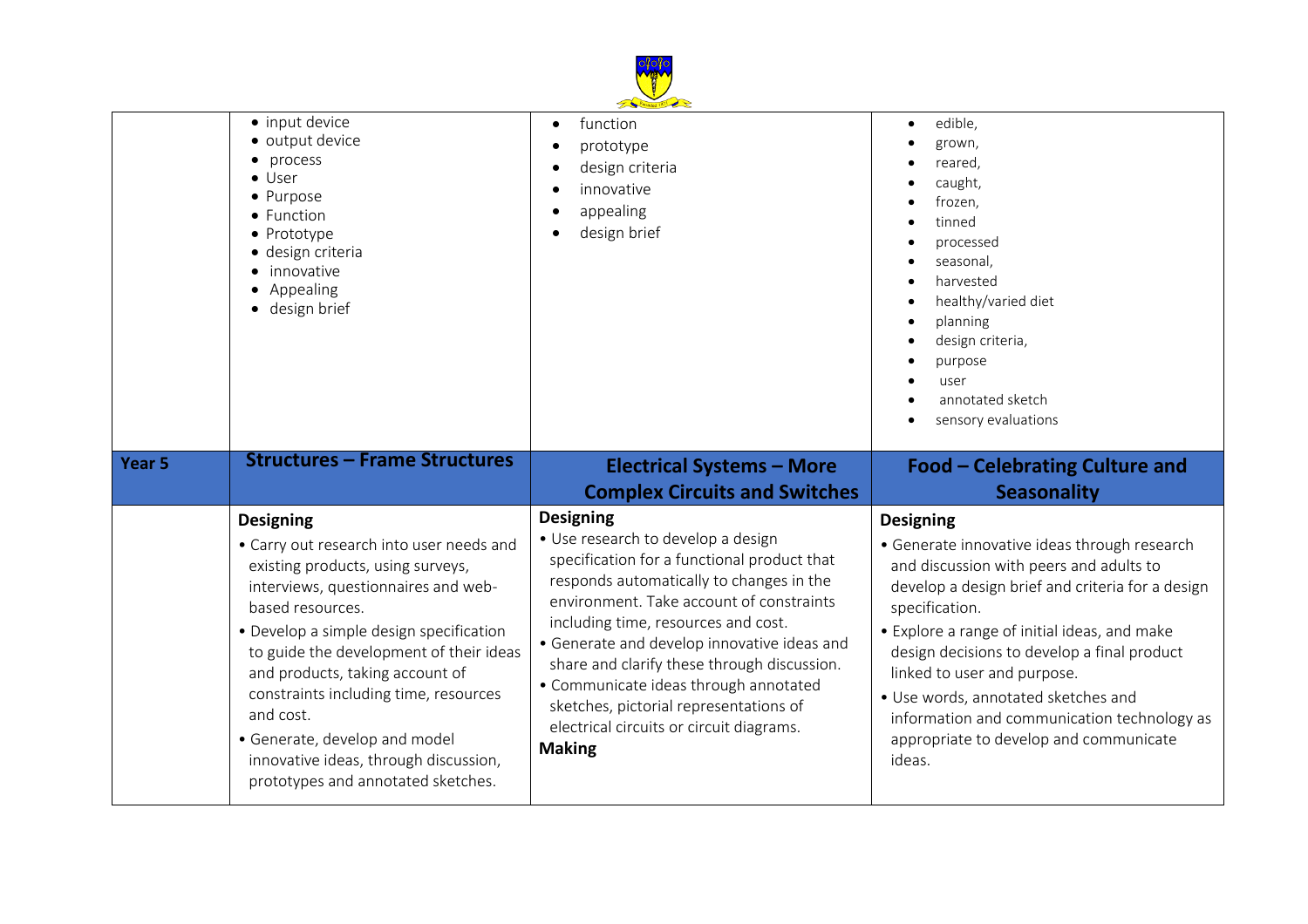

#### **Making**

- Formulate a clear plan, including a step-by-step list of what needs to be done and lists of resources to be used.
- Competently select from and use appropriate tools to accurately measure, mark out, cut, shape and join construction materials to make frameworks.
- Use finishing and decorative techniques suitable for the product they are designing and making.

#### **Evaluating**

- Investigate and evaluate a range of existing frame structures.
- Critically evaluate their products against their design specification, intended user and purpose, identifying strengths and areas for development, and carrying out appropriate tests.
- Research key events and individuals relevant to frame structures.

#### **Technical Knowledge and Understanding**

- Understand how to strengthen, stiffen and reinforce 3-D frameworks.
- Know and use technical vocabulary relevant to the project.

• Formulate a step-by-step plan to guide making, listing tools, equipment, materials and components.

- Competently select and accurately assemble materials, and securely connect electrical components to produce a reliable, functional product.
- Create and modify a computer control program to enable an electrical product to work automatically in response to changes in the environment.

## **Evaluating**

- Continually evaluate and modify the working features of the product to match the initial design specification.
- Test the system to demonstrate its effectiveness for the intended user and purpose.
- Investigate famous inventors who developed ground-breaking electrical systems and components.

## **Technical Knowledge and Understanding**

- Understand and use electrical systems in their products.
- Apply their understanding of computing to program, monitor and control their products.
- Know and use technical vocabulary relevant to the project.

## **Making**

- Write a step-by-step recipe, including a list of ingredients, equipment and utensils
- Select and use appropriate utensils and equipment accurately to measure and combine appropriate ingredients.
- Make, decorate and present the food product appropriately for the intended user and purpose.

## **Evaluating**

- Carry out sensory evaluations of a range of relevant products and ingredients. Record the evaluations using e.g. tables/graphs/charts such as star diagrams.
- Evaluate the final product with reference back to the design brief and design specification, taking into account the views of others when identifying improvements.
- Understand how key chefs have influenced eating habits to promote varied and healthy diets.

## **Technical Knowledge and Understanding**

- Know how to use utensils and equipment including heat sources to prepare and cook food.
- Understand about seasonality in relation to food products and the source of different food products.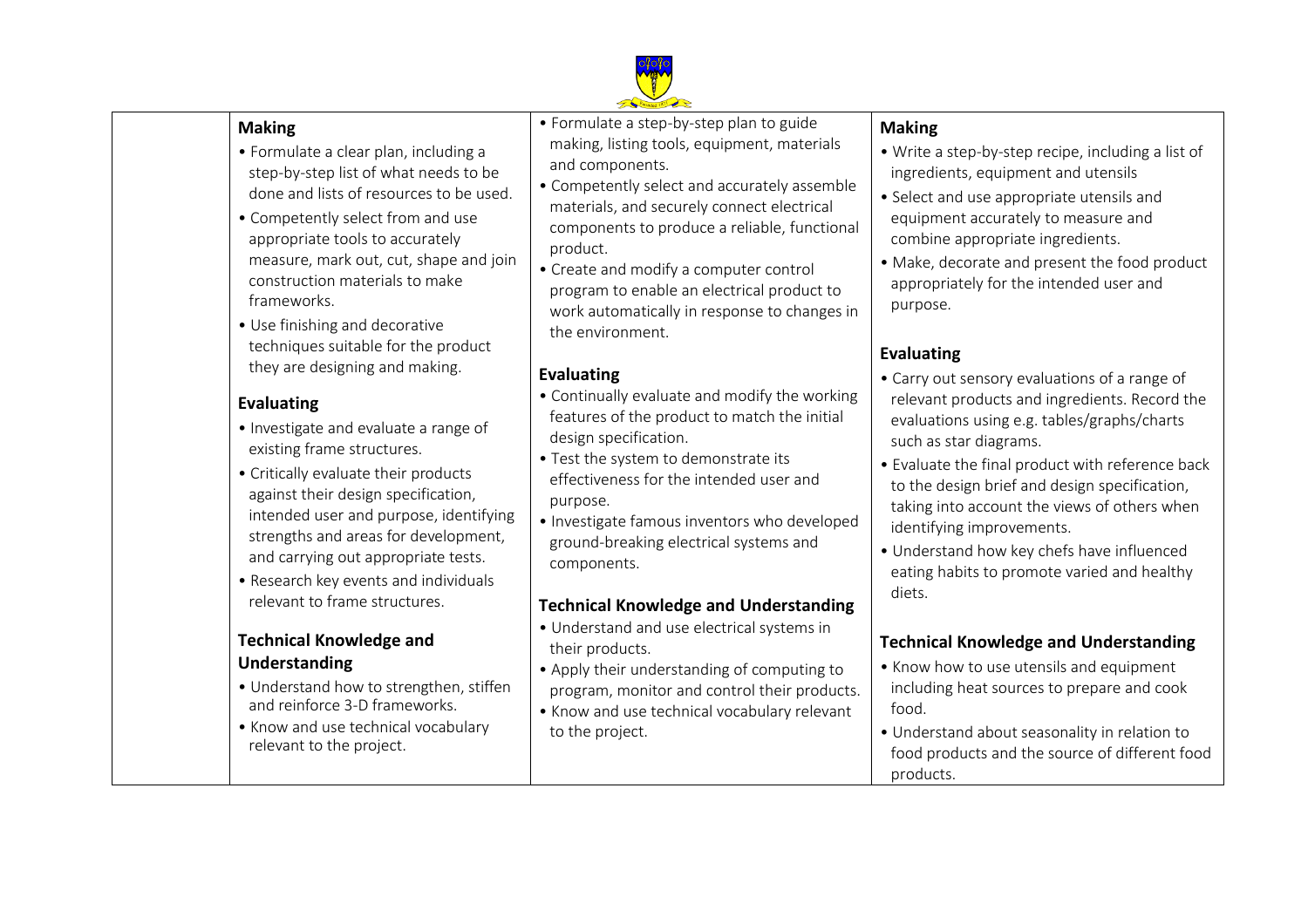

|                         |                                                                                                                                                                                                                                                                                                                                                                                               |                                                                                                                                                                                                                                                                                                                                                                                                                       | • Know and use relevant technical and sensory<br>vocabulary.                                                                                                                                                                                                                                                                                                                                                                                                                                                                                                                                                                                                                 |
|-------------------------|-----------------------------------------------------------------------------------------------------------------------------------------------------------------------------------------------------------------------------------------------------------------------------------------------------------------------------------------------------------------------------------------------|-----------------------------------------------------------------------------------------------------------------------------------------------------------------------------------------------------------------------------------------------------------------------------------------------------------------------------------------------------------------------------------------------------------------------|------------------------------------------------------------------------------------------------------------------------------------------------------------------------------------------------------------------------------------------------------------------------------------------------------------------------------------------------------------------------------------------------------------------------------------------------------------------------------------------------------------------------------------------------------------------------------------------------------------------------------------------------------------------------------|
| Suggested<br>Vocabulary | frame structure<br>$\bullet$<br>stiffen<br>$\bullet$<br>strengthen<br>٠<br>reinforce<br>$\bullet$<br>triangulation<br>٠<br>stability<br>$\bullet$<br>shape<br>٠<br>join<br>٠<br>temporary<br>٠<br>permanent<br>design brief<br>٠<br>design specification<br>٠<br>prototype<br>annotated sketch<br>٠<br>Purpose<br>٠<br>User<br>$\bullet$<br>Innovation<br>Research<br>functional<br>$\bullet$ | series circuit<br>$\bullet$<br>parallel circuit<br>names of switches and components<br>$\bullet$<br>input device<br>$\bullet$<br>output device<br>$\bullet$<br>system<br>٠<br>monitor<br>control<br>$\bullet$<br>program<br>$\bullet$<br>flowchart<br>$\bullet$<br>function<br>$\bullet$<br>innovative<br>$\bullet$<br>design specification<br>design brief<br>$\bullet$<br>user<br>$\bullet$<br>purpose<br>$\bullet$ | ingredients<br>$\bullet$<br>yeast<br>$\bullet$<br>dough<br>$\bullet$<br>bran<br>$\bullet$<br>Flour<br>$\bullet$<br>Wholemeal<br>$\bullet$<br>Unleavened<br>$\bullet$<br>baking soda<br>$\bullet$<br>Spice<br>$\bullet$<br>Herbs<br>$\bullet$<br>Fat<br>$\bullet$<br>Sugar<br>$\bullet$<br>Carbohydrate<br>$\bullet$<br>Protein<br>$\bullet$<br>Vitamins<br>$\bullet$<br>Nutrients<br>$\bullet$<br>Nutrition<br>$\bullet$<br>Healthy<br>$\bullet$<br>Varied<br>$\bullet$<br>Gluten<br>$\bullet$<br>Dairy<br>$\bullet$<br>Allergy<br>$\bullet$<br>Intolerance<br>$\bullet$<br>Savoury<br>$\bullet$<br>Source<br>$\bullet$<br>Seasonality<br>$\bullet$<br>Utensils<br>$\bullet$ |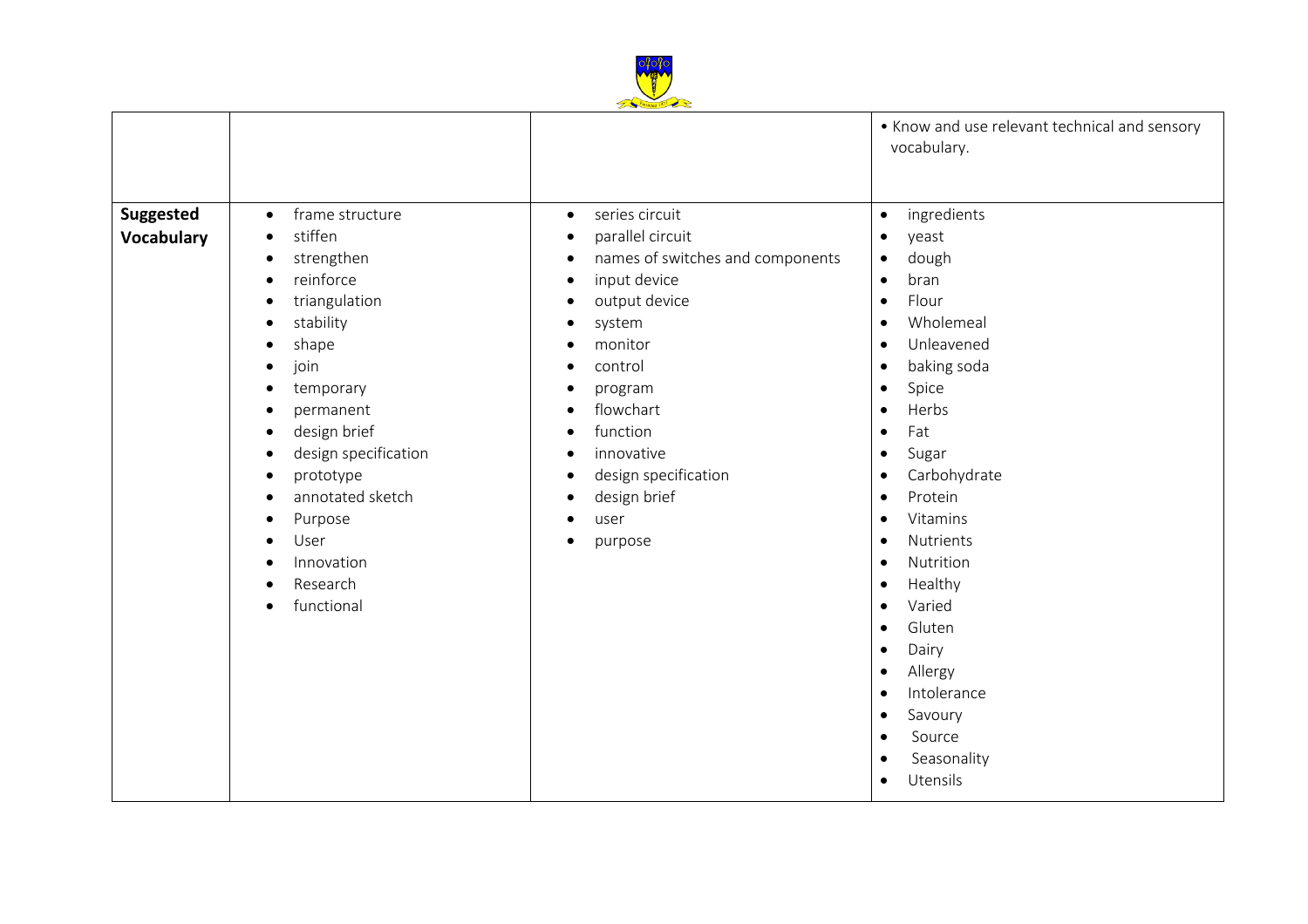

|                   |                                                                                                                                                                                                                                                                                                                                                                                |                                                                                                                                                                                                                                                                                                                                                                                                    | Combine<br>Fold<br>Knead<br>Stir<br>Pour<br>Mix<br>Rubbing in<br>Whisk<br>Beat<br>Roll out<br>Shape<br>Sprinkle<br>Crumble<br>design specification<br>innovative<br>research<br>evaluate<br>design brief                                                                                                                                                                 |
|-------------------|--------------------------------------------------------------------------------------------------------------------------------------------------------------------------------------------------------------------------------------------------------------------------------------------------------------------------------------------------------------------------------|----------------------------------------------------------------------------------------------------------------------------------------------------------------------------------------------------------------------------------------------------------------------------------------------------------------------------------------------------------------------------------------------------|--------------------------------------------------------------------------------------------------------------------------------------------------------------------------------------------------------------------------------------------------------------------------------------------------------------------------------------------------------------------------|
| Year <sub>6</sub> | <b>Textiles - Combining Different</b>                                                                                                                                                                                                                                                                                                                                          | <b>Food Celebrating Culture and</b>                                                                                                                                                                                                                                                                                                                                                                | <b>Mechanical Systems - Pulleys or</b>                                                                                                                                                                                                                                                                                                                                   |
|                   | <b>Fabric Shapes</b>                                                                                                                                                                                                                                                                                                                                                           | <b>Seasonality</b>                                                                                                                                                                                                                                                                                                                                                                                 | <b>Gears</b>                                                                                                                                                                                                                                                                                                                                                             |
|                   |                                                                                                                                                                                                                                                                                                                                                                                |                                                                                                                                                                                                                                                                                                                                                                                                    |                                                                                                                                                                                                                                                                                                                                                                          |
|                   | <b>Designing</b><br>• Generate innovative ideas by carrying<br>out research including surveys,<br>interviews and questionnaires.<br>· Develop, model and communicate<br>ideas through talking, drawing,<br>templates, mock-ups and prototypes<br>and, where appropriate, computer-<br>aided design.<br>• Design purposeful, functional,<br>appealing products for the intended | <b>Designing</b><br>• Generate innovative ideas through research<br>and discussion with peers and adults to<br>develop a design brief and criteria for a<br>design specification.<br>• Explore a range of initial ideas, and make<br>design decisions to develop a final product<br>linked to user and purpose.<br>· Use words, annotated sketches and<br>information and communication technology | Designing<br>• Generate innovative ideas by carrying out<br>research using surveys, interviews,<br>questionnaires and web-based resources.<br>• Develop a simple design specification to guide<br>their thinking.<br>• Develop and communicate ideas through<br>discussion, annotated drawings, exploded<br>drawings and drawings from different views.<br><b>Making</b> |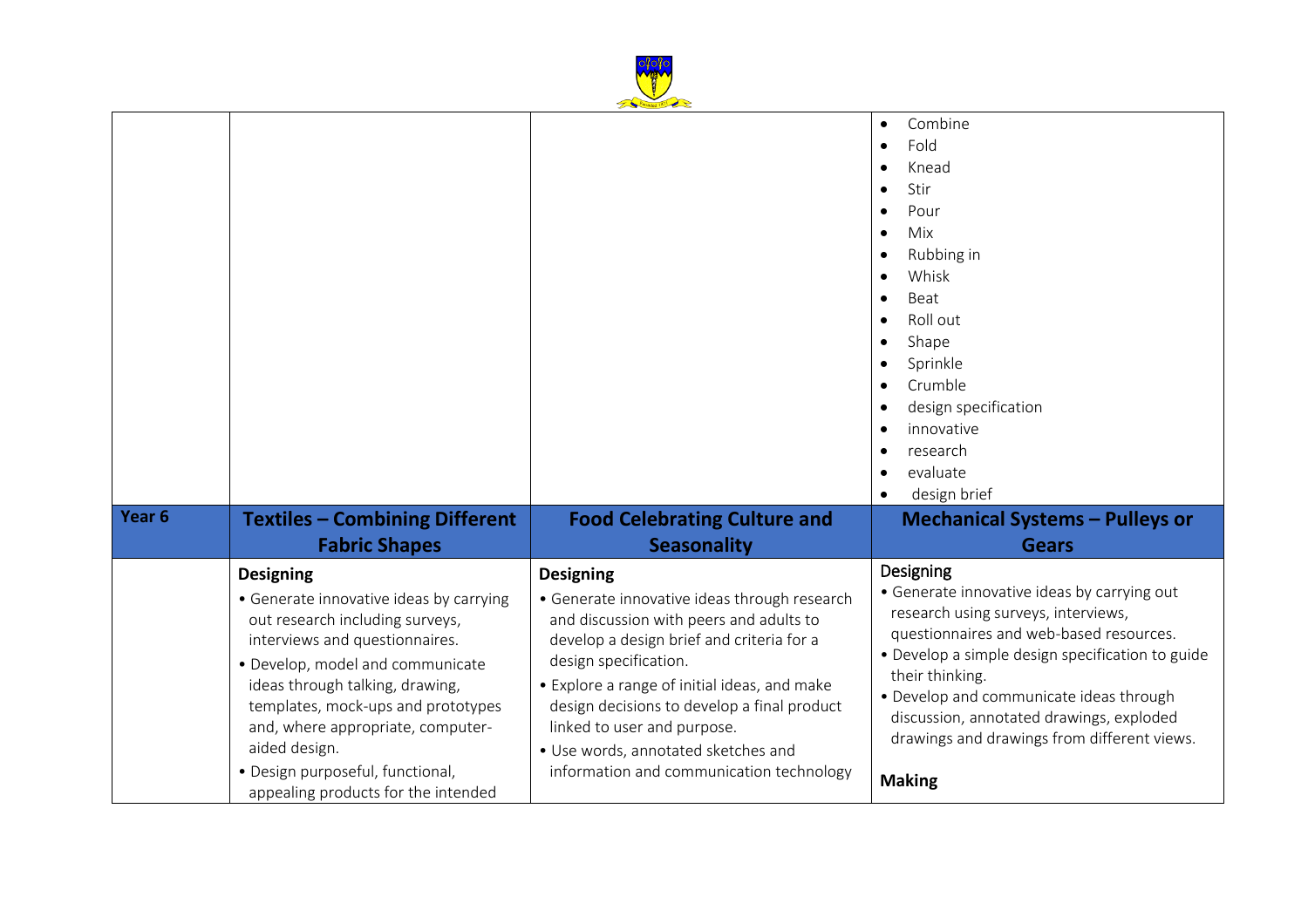

user that are fit for purpose based on a simple design specification.

#### **Making**

- Produce detailed lists of equipment and fabrics relevant to their tasks.
- Formulate step-by-step plans and, if appropriate, allocate tasks within a team.
- Select from and use a range of tools and equipment to make products that are accurately assembled and well finished. Work within the constraints of time, resources and cost.

## **Evaluating**

- Investigate and analyse textile products linked to their final product.
- Compare the final product to the original design specification.
- Test products with intended user and critically evaluate the quality of the design, manufacture, functionality and fitness for purpose.
- Consider the views of others to improve their work.

## **Technical Knowledge and Understanding**

• A 3-D textile product can be made from a combination of accurately made as appropriate to develop and communicate ideas.

## **Making**

- Write a step-by-step recipe, including a list of ingredients, equipment and utensils
- Select and use appropriate utensils and equipment accurately to measure and combine appropriate ingredients.
- Make, decorate and present the food product appropriately for the intended user and purpose.

# **Evaluating**

- Carry out sensory evaluations of a range of relevant products and ingredients. Record the evaluations using e.g. tables/graphs/charts such as star diagrams.
- Evaluate the final product with reference back to the design brief and design specification, taking into account the views of others when identifying improvements.
- Understand how key chefs have influenced eating habits to promote varied and healthy diets.

## **Technical Knowledge and Understanding**

• Know how to use utensils and equipment including heat sources to prepare and cook food.

- Produce detailed lists of tools, equipment and materials. Formulate step-by-step plans and, if appropriate, allocate tasks within a team.
- Select from and use a range of tools and equipment to make products that that are accurately assembled and well finished. Work within the constraints of time, resources and cost.

# **Evaluating**

- Compare the final product to the original design specification.
- Test products with intended user and critically evaluate the quality of the design, manufacture, functionality and fitness for purpose.
- Consider the views of others to improve their work.
- Investigate famous manufacturing and engineering companies relevant to the project.

# **Technical Knowledge and Understanding**

- Understand that mechanical and electrical systems have an input, process and an output.
- Understand how gears and pulleys can be used to speed up, slow down or change the direction of movement.
- Know and use technical vocabulary relevant to the project.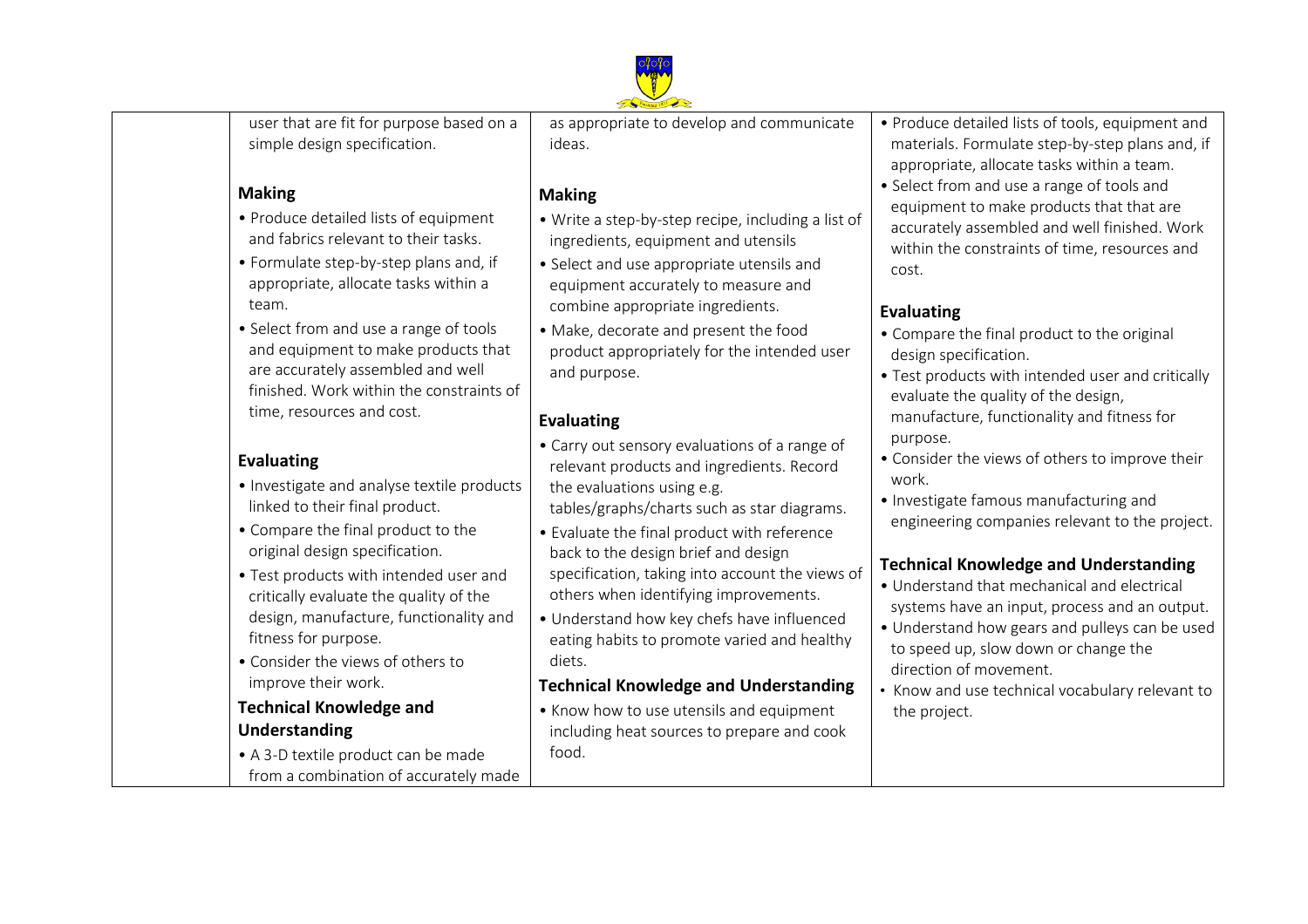

|                   | pattern pieces, fabric shapes and        | • Understand about seasonality in relation to |                                 |
|-------------------|------------------------------------------|-----------------------------------------------|---------------------------------|
|                   | different fabrics.                       | food products and the source of different     |                                 |
|                   | • Fabrics can be strengthened, stiffened | food products.                                |                                 |
|                   | and reinforced where appropriate.        | • Know and use relevant technical and sensory |                                 |
|                   |                                          | vocabulary.                                   |                                 |
| <b>Suggested</b>  | Seam<br>$\bullet$                        | ingredients<br>$\bullet$                      | pulley<br>$\bullet$             |
| <b>Vocabulary</b> | seam allowance                           | yeast<br>$\bullet$                            | drive belt<br>$\bullet$         |
|                   | wadding                                  | dough                                         |                                 |
|                   | $\bullet$<br>reinforce                   | bran                                          | gear<br>$\bullet$<br>rotation   |
|                   | $\bullet$<br>right side                  | Flour                                         | $\bullet$                       |
|                   |                                          |                                               | spindle<br>$\bullet$            |
|                   | wrong side                               | Wholemeal                                     | driver                          |
|                   | hem                                      | Unleavened                                    | follower                        |
|                   | template<br>٠                            | baking soda                                   | ratio<br>$\bullet$              |
|                   | pattern pieces                           | Spice                                         | transmit<br>$\bullet$           |
|                   | name of textiles and fastenings used     | Herbs<br>$\bullet$                            | axle<br>$\bullet$               |
|                   | pins<br>$\bullet$                        | Fat<br>$\bullet$                              | motor<br>$\bullet$              |
|                   | needles                                  | Sugar                                         | circuit<br>$\bullet$            |
|                   | thread                                   | Carbohydrate                                  | switch<br>$\bullet$             |
|                   | pinking shears                           | Protein                                       | circuit diagram<br>$\bullet$    |
|                   | fastenings<br>$\bullet$                  | Vitamins<br>$\bullet$                         | annotated drawings<br>$\bullet$ |
|                   | iron transfer paper<br>$\bullet$         | Nutrients                                     | exploded diagrams<br>$\bullet$  |
|                   | design criteria                          | Nutrition                                     | mechanical system<br>$\bullet$  |
|                   | annotate<br>٠                            | Healthy                                       | electrical system<br>$\bullet$  |
|                   | design decisions<br>٠                    | Varied                                        | input<br>$\bullet$              |
|                   | functionality<br>$\bullet$               | Gluten                                        | process<br>$\bullet$            |
|                   | innovation<br>$\bullet$                  | Dairy                                         | output<br>$\bullet$             |
|                   | authentic<br>$\bullet$                   | Allergy<br>$\bullet$                          | design decisions<br>$\bullet$   |
|                   | user<br>٠                                | Intolerance                                   | functionality<br>$\bullet$      |
|                   | purpose<br>$\bullet$                     | Savoury                                       | innovation<br>$\bullet$         |
|                   | evaluate                                 | Source                                        | authentic<br>$\bullet$          |
|                   | mock-up                                  | Seasonality                                   | user<br>$\bullet$               |
|                   | prototype                                | Utensils                                      | purpose                         |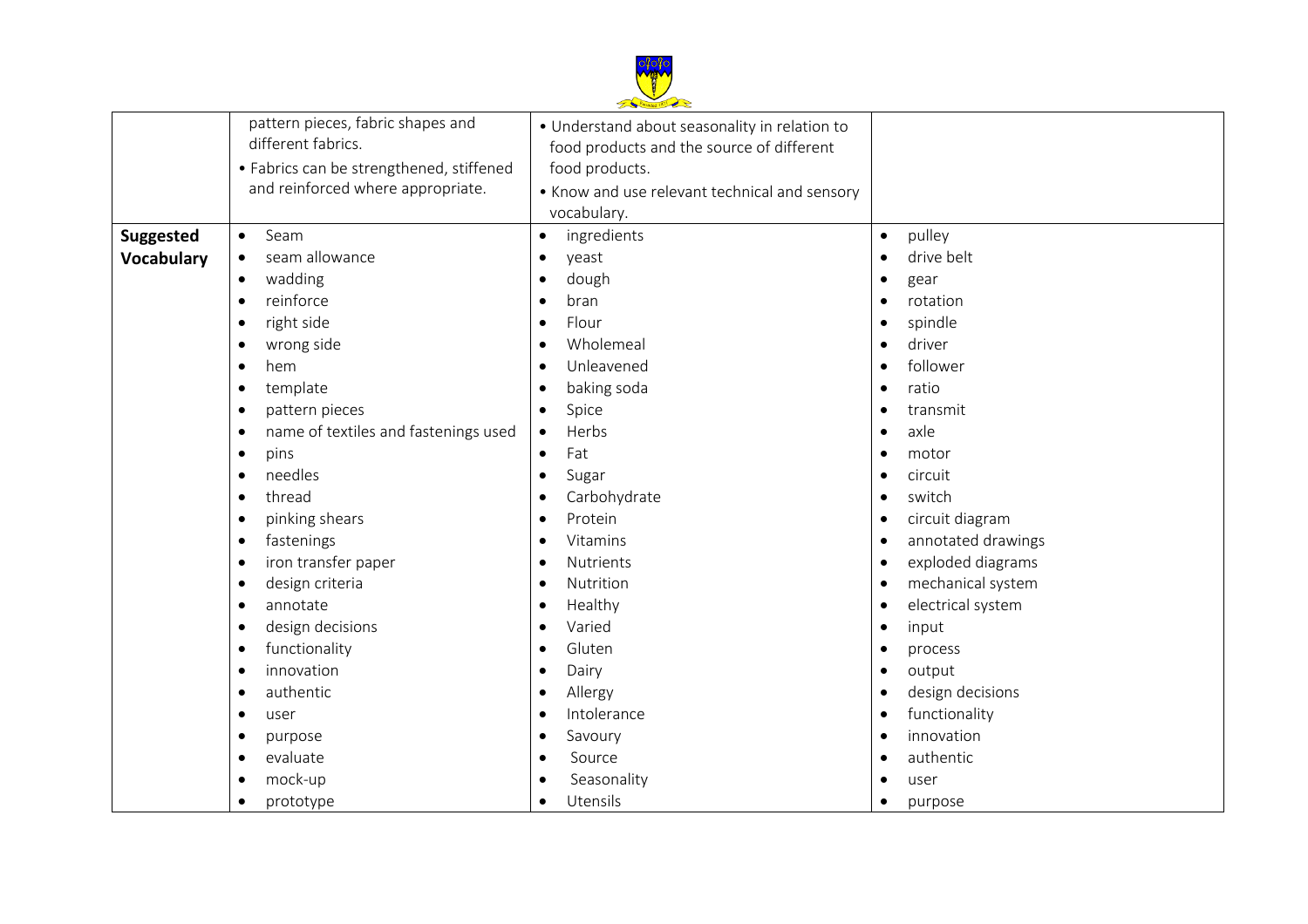| $\frac{1}{2}$<br>Founded 1871 |           |                      |                                   |  |
|-------------------------------|-----------|----------------------|-----------------------------------|--|
|                               | $\bullet$ | Combine              | design specification<br>$\bullet$ |  |
|                               | $\bullet$ | Fold                 | design brief<br>$\bullet$         |  |
|                               | $\bullet$ | Knead                |                                   |  |
|                               | $\bullet$ | Stir                 |                                   |  |
|                               | $\bullet$ | Pour                 |                                   |  |
|                               | $\bullet$ | Mix                  |                                   |  |
|                               | $\bullet$ | Rubbing in           |                                   |  |
|                               | $\bullet$ | Whisk                |                                   |  |
|                               | $\bullet$ | Beat                 |                                   |  |
|                               | $\bullet$ | Roll out             |                                   |  |
|                               | $\bullet$ | Shape                |                                   |  |
|                               | $\bullet$ | Sprinkle             |                                   |  |
|                               | $\bullet$ | Crumble              |                                   |  |
|                               | $\bullet$ | design specification |                                   |  |
|                               | $\bullet$ | innovative           |                                   |  |
|                               | $\bullet$ | research             |                                   |  |
|                               | $\bullet$ | evaluate             |                                   |  |
|                               |           | design brief         |                                   |  |